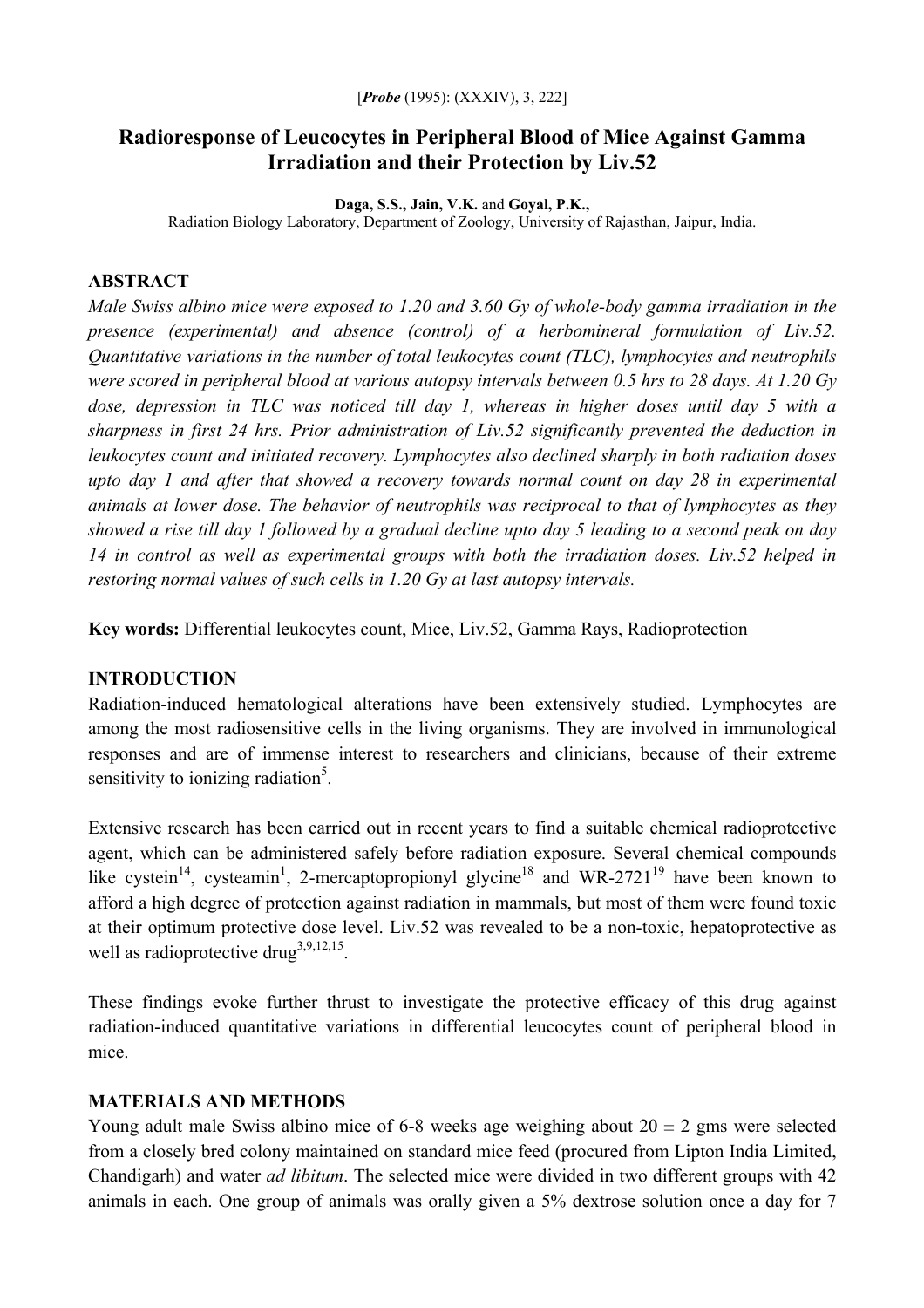days before irradiation to serve as control while the other group received 500 mg/kg body weight of Liv.52 powder (supplied by The Himalaya Drug Co., Bangalore) dissolved in 5% dextrose solution in a similar manner to serve as experimental group. One hour after administration on day 7, the animals of both control and experimental groups were exposed to two different sublethal doses (1.20 Gy and 3.60 Gy) of gamma radiation.

The blood samples of 6 animals were collected from each group at various post-exposure intervals between 0.5 to 28 days from orbital sinus using heparinized micro haematocrit capillaries for quantitative leucocytic variations. The total leucocytes (TLC), lymphocytes and neutrophils counts were performed by adopting routine procedures. Student's 't' test was performed for statistical analysis and results were expressed in mean ± standard error.

### **RESULTS**

The results obtained from the present investigation are depicted in the Table. The leucocytes in general showed an initial decline after irradiation in both the dose level used. The depletion in count was more rapid during first 24 hours, thenceforth it increased slowly till day 28 in both control and experimental groups at 1.20 Gy dose. The normal leucocyte count could not be restored in both the groups even up to the last autopsy interval. However, depression was less marked in drug treated animals and a significant protection was observed at later intervals (Table).

At 3.60 Gy dose, the diminution in number of leucocytes was observed till day 5 and thereafter boosted but remained below normal in both control and experimental groups. The count was significantly higher at later intervals in Liv.52-treated animals.

The variations in lymphocytes number showed a behaviour parallel to total leucocyte count. In 1.20 Gy group, the percentage of lymphocyte declined in both the groups till day 1 after which it increased slightly until day 28 and attained normal value in Liv.52-treated animals only at the last autopsy interval. A significant protection in lymphocytes was noticed at day 5 (Table).

At 3.60 Gy, the lymphocyte count depleted till day 1 but the drop was as high as 50 percent of normal (Table). The percentage of lymphocytes showed an increase but the normal count could not be restored till day 28 in both control and experimental animals. A significant protection in lymphocytes was registered on days 5 and 28 with Liv.52.

The neutrophils exhibited a reciprocal bearing as compared to lymphocytes. The latter showed a sharp decline in first 24 hours followed by a slight increased, but the former demonstrated a steep rise during the first 24 hours post-irradiation and then a gradual decline in both control and experimental groups of animals.

In 1.20 Gy dose, the percentage of neutrophil increased till day 1, thenceforth decreased up to day 5 even reaching below normal. In animals treated with Liv.52 prior to irradiation, the number was restored to normal by the last autopsy interval and a significant difference was observed at day 7 and 14. In 3.60 Gy group, the pattern of neutrophilic variation was similar to the lower dose but not in the Liv.52-treated animals. However, a significant difference in neutrophilic count between the control and the treated groups was noticed on day 28.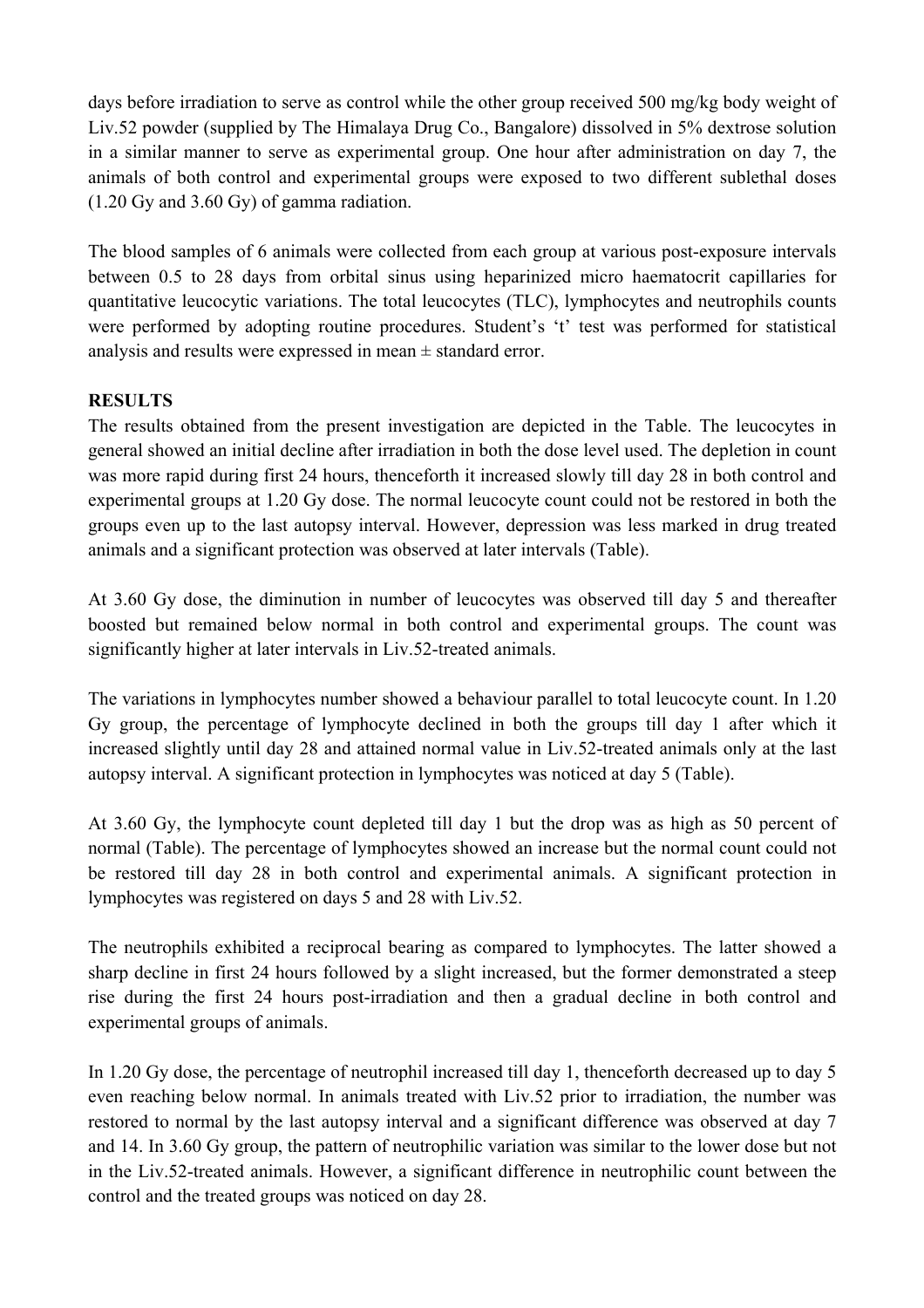| Irradiation<br>dose<br>(in Gy) | Type of leucocyte | Mode of<br>Treatment | Post-irradiation time (in days) |                     |                     |                               |                               |                          |                               |
|--------------------------------|-------------------|----------------------|---------------------------------|---------------------|---------------------|-------------------------------|-------------------------------|--------------------------|-------------------------------|
|                                |                   |                      | 0.5                             | $\mathbf{1}$        | $\overline{2}$      | 5                             | $\overline{7}$                | 14                       | 28                            |
| 1.20                           | <b>TLC</b>        | $\mathbf C$          | 3000<br>$\pm 63.33$             | 2616<br>±43.2       | 2690<br>$\pm 70.41$ | 3450<br>±82.91                | 4108<br>±59.53                | 4856<br>±53.75           | 5216<br>±53.75                |
|                                |                   | E                    | 3100<br>±47.50                  | 2700<br>±47.08      | 2790<br>±53.33      | 3675<br>±92.08                | 4316<br>±67.91<br>p<0.05      | 5016<br>±28.45<br>p<0.05 | 5416<br>±67.91<br>p<0.05      |
|                                | Lymphocytes       | $\mathbf C$          | 54.16<br>±2.85                  | 42.30<br>±2.21      | 45.00<br>$\pm 2.41$ | 49.00<br>$\pm 2.21$           | 53.33<br>$\pm 2.06$           | 57.83<br>$\pm 3.80$      | 62.83<br>$\pm 2.60$           |
|                                |                   | ${\bf E}$            | 56.00<br>$\pm 0.89$             | 45.16<br>±2.75      | 48.16<br>$\pm 3.00$ | 52.00<br>$\pm 2.41$<br>p<0.05 | 55.00<br>$\pm 2.26$           | 60.66<br>$\pm 1.96$      | 66.00<br>$\pm 2.67$           |
|                                | Neutrophils       | $\mathcal{C}$        | 26.00<br>$\pm 2.09$             | 36.80<br>$\pm 2.94$ | 30.00<br>$\pm 1.41$ | 23.16<br>$\pm 1.16$           | 25.00<br>$\pm 1.41$           | 30.16<br>±1.32           | 27.00<br>$\pm 2.67$           |
|                                |                   | ${\bf E}$            | 25.00<br>$\pm 0.89$             | 36.00<br>$\pm 2.67$ | 28.00<br>±2.28      | 24.00<br>$\pm 1.26$           | 27.00<br>$\pm 1.26$<br>p<0.05 | 28.00<br>±1.41<br>p<0.05 | 24.10<br>±2.75                |
| 3.60                           | <b>TLC</b>        | $\mathbf C$          | 2633<br>±66.66                  | 2200<br>±58.75      | 2000<br>±43.70      | 1960<br>±76.25                | 2690<br>±69.72                | 3935<br>$\pm 80.13$      | 4983<br>±34.00                |
|                                |                   | ${\bf E}$            | 2725<br>±55.41                  | 2300<br>±45.83      | 2133<br>±61.25      | 2150<br>±70.12                | 2950<br>±77.08<br>p<0.05      | 4208<br>±77.50<br>p<0.05 | 5107<br>±42.08<br>p<0.05      |
|                                | Lymphocytes       | $\mathbf C$          | 43.00<br>$\pm 2.00$             | 33.00<br>$\pm 0.89$ | 37.16<br>$\pm 1.32$ | 40.00<br>$\pm 1.26$           | 41.16<br>$\pm 1.16$           | 44.80<br>±1.32           | 49.00<br>$\pm 1.09$           |
|                                |                   | ${\bf E}$            | 44.50<br>$\pm 1.41$             | 34.00<br>$\pm 1.00$ | 38.00<br>$\pm 0.89$ | 42.00<br>$\pm 1.37$<br>p<0.05 | 43.00<br>±1.78                | 47.00<br>$\pm 2.28$      | 51.80<br>$\pm 1.83$<br>p<0.01 |
|                                | Neutrophils       | $\mathcal{C}$        | 31.00<br>$\pm 2.00$             | 40.16<br>±1.72      | 31.00<br>$\pm 1.41$ | 22.00<br>$\pm 2.00$           | 26.00<br>$\pm 1.41$           | 32.00<br>±1.78           | 30.16<br>$\pm 1.32$           |
|                                |                   | ${\bf E}$            | 29.8<br>$\pm 1.50$              | 39.33<br>$\pm 0.81$ | 32.01<br>$\pm 1.41$ | 24.00<br>$\pm 1.41$           | 25.00<br>±1.54                | 30.00<br>$\pm 1.78$      | 28.00<br>$\pm 1.89$<br>p<0.05 |

#### **DISCUSSION**

In the present investigation, a drastic reduction in leucocyte count after irradiation is in agreement with the findings of earlier workers<sup>2,5,6</sup>. The leucocyte number showed a drastic decline during the first 24 hours. This initial phase of rapid decrease is due to direct killing of lymphocytes while the slower fall at later intervals in 3.60 Gy is due to the reduced number of new lymphocytes entering the peripheral blood. The peripheral lymphocytes exhibited a maximum depletion at day 1 in the current investigation elucidating an early cell killing effect of radiations on this cell type, which is the most radiosensitive in peripheral blood. This observation is in accordance with the findings of Edmondson<sup>4</sup> and Kumar<sup>10</sup>.

The change in neutrophilic count was inverse to that of lymphocytes. It increased during first 24 hours, which can be attributed to "abortive" rise in the neutrophils after irradiation<sup>7,13</sup>. A second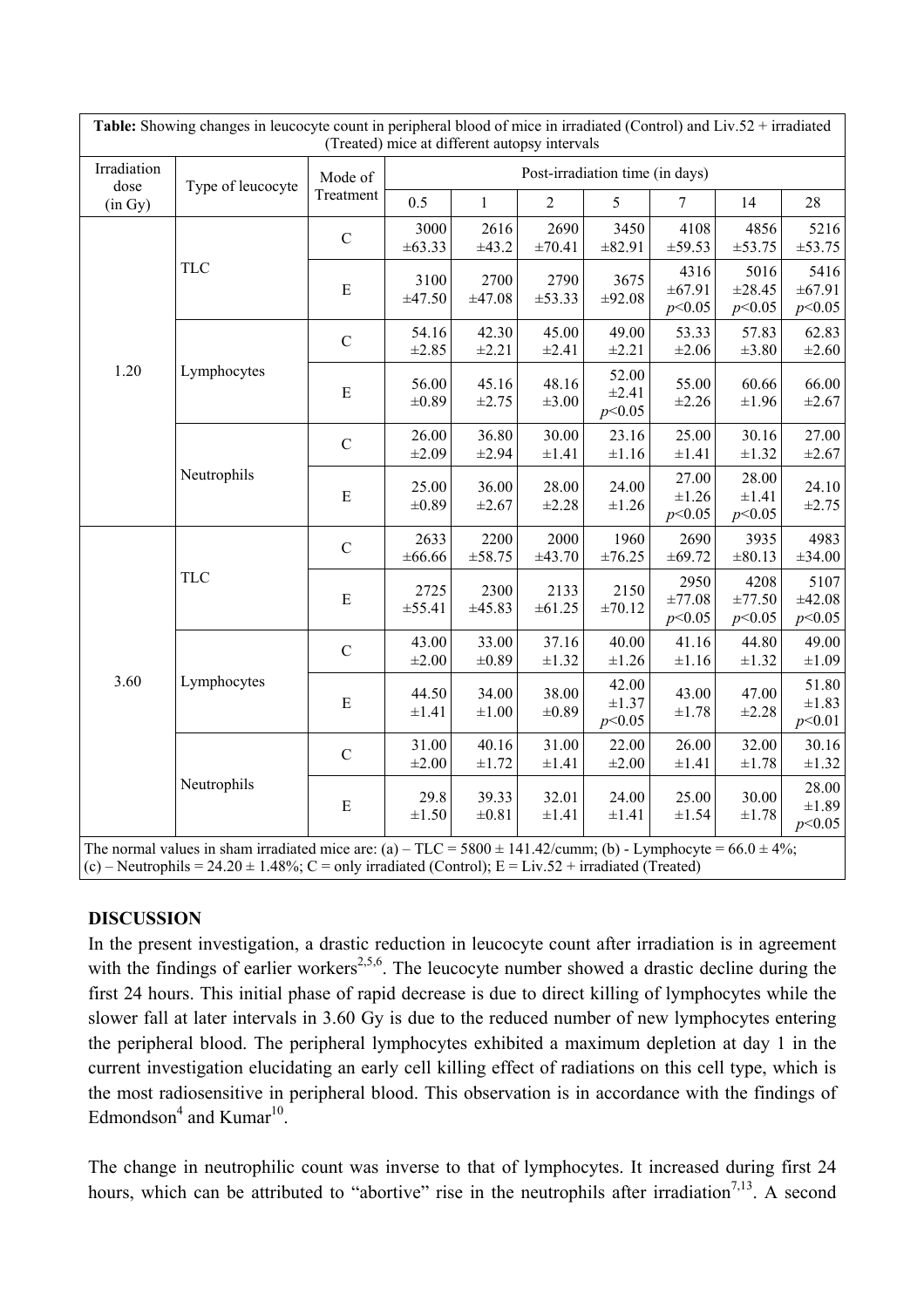peak of neutrophilic elevation was noted on day 14 after irradiation. Jacobson *et al.*<sup>8</sup>, suggested that the first peak can be possibly due to hastening of maturation in bone marrow and for the second peak a mobilization phenomenon in response to radiation-induced tissue injury can be held responsible.

In Liv.52-treated animal groups, the total leucocyte count and lymphocyte percentage were higher than the control group. A similar protection in lymphocyte count has been observed while using cysteine<sup>14</sup> and MPG<sup>11,16</sup> in mice prior to irradiation. Jagetia<sup>9</sup> has demonstrated that Liv.52 provides radio resistance to the bone marrow cells, which possibly accounts for increased number of lymphocytes and hence also for total leucocyte count in drug-treated animals. It is evident that Liv.52 diminishes the direct cell killing against gamma radiation by increasing the cellular glutathione (GSH) level<sup>17</sup> and restores an early recovery of lymphocytes in drug treated animals.

It may also be postulated that Liv.52 may increase the amount of excision repair in cells exposed to gamma rays. Biological factors such as repair capacity or structural alterations in the nucleus may be affected by such substance and could be complimentary or additive to the action of free radicals scavenging for protection from radiation-induced damage.

#### **REFERENCES**

- 1. Bacq, Z.M. La cystamine protector par voie oral contre le rayonnement. *Bull. Acad. Roy. Med. Belg.* (1953): 18, 426.
- 2. Baum, S.J., Wayant, D.E., Vagher, J.P. Comparative haematopoietic cytokinetics in X-ray or gamma neutron irradiated rats. *Am. J. Physiol.* (1969): 216, 582.
- 3. Deshpandey, R.S., Sheth, S.C., Joykutty, M.D. Infectious hepatitis study of 100 cases. *Curr. Med. Pract.* (1971): 15, 810.
- 4. Edmondson, P.W., Batchelor, A.L. The clinical and pathological response of goats to whole body irradiation by gamma rays and fission neutrons. *Int. J. Rad. Biol.* (1965): 10(5), 451.
- 5. Goldin, E.M., Neff, R.D. Lymphocyte depletion in peripheral blood of acutely gammairradiated rats. *Int. J. Rad. Biol.* (1975): 27(4), 337.
- 6. Hoat, J., Barkina, N.F. Quantitative study of haemopoietic recovery after a sublethal Xirradiation in the mouse. *Acta Haematol.* (1969): 42, 347.
- 7. Hulse, E.V. Recovery of myelopoietic cells after irradiation: A quantitative study in rats. *Br. J. Haematol.* (1961): 70, 430.
- 8. Jacobson, L.O., Marks, E.K., Lovenz, E. The haematological effects of radiations. *Radiology* (1949): 52, 391.
- 9. Jagetia, G.C., Ganapathi, N.G. Inhibition of clastogenic effect of radiation by Liv.52 in bone marrow of mice. *Mut. Res.* (1989): 224, 507.
- 10. Kumar, S., Umadevi, P. Radioresponse of peripheral leucocytes to whole body irradiation and MPG treatment. *Ind. J. Med. Res.* (1982): 76, 918.